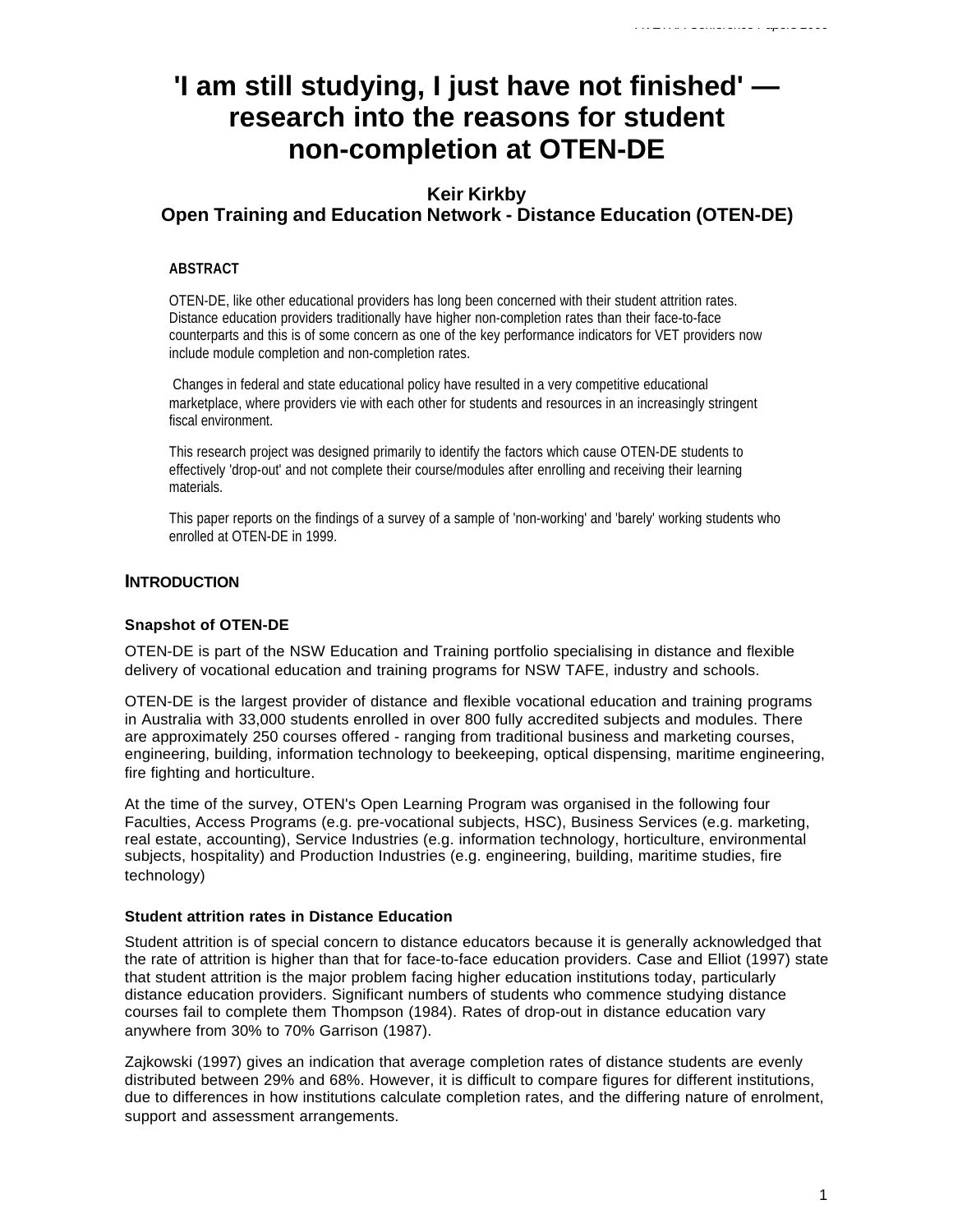Within the NSW TAFE system OTEN-DE's module completion rate is traditionally lower than other oncampus Institute providers.

#### **Factors affecting student non-completion**

There is quite a considerable body of research on issues which affect students persistence in a distance education mode. Robinson (1981) refers to problems of time management, lack of study skills, feelings of isolation, alienation and a range of personal issues such as family commitments. Edge (1982) suggested that non-persistence resulted largely from 'life factors' which affected students and therefore outside the control of institution. Keegan (1986, p174) identified the 'pull' and 'push' factors in relation to student drop-out. A 'pull' factor is one which draws the student away from the course, such as change of job, personal reasons etc. They are external to the institution and are therefore outside the control of the institution. A 'push' factor relates to matters 'internal' to an institution such as their teaching practices, course materials etc. which can negatively affect student continuation. These 'internal' factors are able to be controlled and modified by the institution.

Couts (1994, p89) suggested 'many students withdraw for personally positive reasons such as beginning a new job or the opportunity for further training in the course of their choice'. Brindley (1988) demonstrated that both completing and non-completing distance education students experience similar negative/positive experiences during study. Garland (1993) took this further to conclude that the decision to persist or not to persist, is an idiosyncratic one, depending on the interpretation of that experience by the individual in their particular environment.

Couts (1994) maintains that identifying the cause of drop-out is difficult, given the complexity of the facts involved, but nevertheless advocates the importance for institutions to investigate the causes of student attrition in their institutions and develop their own institutional policies and strategies to minimise attrition rates. This is the reason why this particular research was undertaken at OTEN-DE.

There are various approaches which can be taken to look for explanations for attrition in distance education. Researchers have looked at profiles of their students to identify factors for 'at risk' students; others have looked at their courses to identify the features which are associated with high completion rates. Another approach, and one which has been taken by OTEN-DE, is to ask the students themselves for the reasons behind their decision not to complete their course/modules.

# **RESEARCH PROJECT**

The aim of this research project was to identify the factors which cause OTEN-DE students to effectively 'drop-out' and not complete their course/modules, after enrolling and receiving their learning materials.

#### **Specific objectives**

- 1. Determine the relative importance of the following eight factors in the students decision not to complete their studies:
	- employment
	- family or personal reasons
	- change to another study option
	- course delivery
	- problems with teachers and/or assignments
	- course content and/or materials,
	- feelings of confidence or motivation
	- study by distance mode
- 2. Determine the students expectations on enrolment
- 3. Determine at what point the students decided not to proceed with their studies
- 4. Determine whether the student thought OTEN-DE could/should have done more to assist them to complete their studies
- 5. Determine whether the student would consider studying with OTEN-DE in the future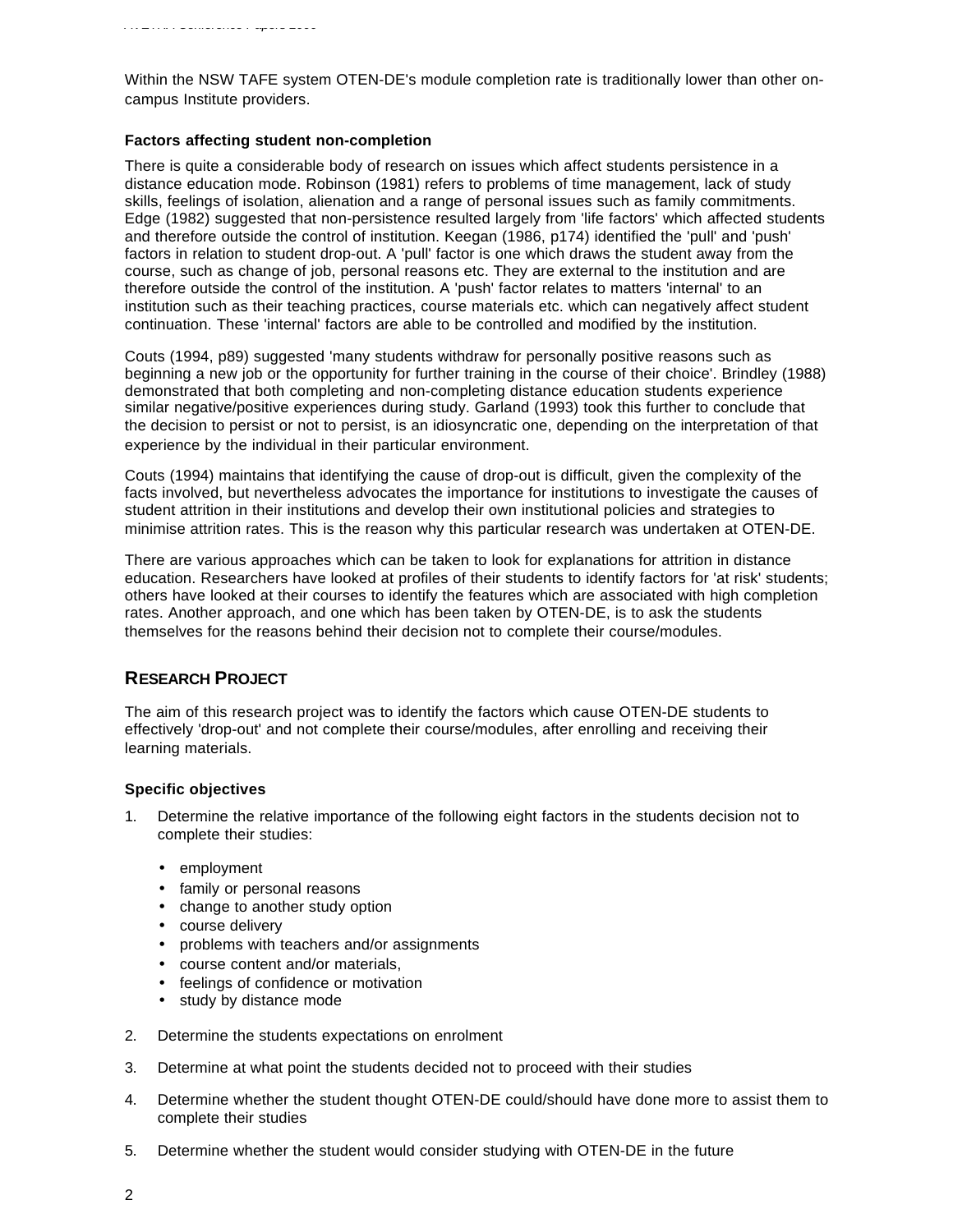- 6. Obtain general feedback about OTEN-DE
- 7. Acquire insight into the particular mix of internal/external factors which contribute to student dropout at OTEN.

## **RESEARCH METHODOLOGY**

#### **Population**

The population was defined as all OTEN-DE students newly enrolled in 1999 who, by the end of October 1999, had submitted one or no assignments for the whole of their course. The population excluded the following:

- re-enrolled students
- all commercial courses and two literacy courses
- courses which did not require assignments
- students living outside NSW/ACT
- students who had already formally withdrawn from their course
- students who had submitted more than one assignment for their whole course

A population of 8997 students matched the above criteria.

#### **Sample**

A random sample of 3000 (roughly 1/3) stratified by Faculty was selected for study. 70 (2.3%) of the sample were found to be in Corrective Services Institutions and were excluded from the survey as they could not be contacted.

#### **Survey Method**

A questionnaire was designed to measure the relative importance of the above factors. The respondents were asked to nominate the main reasons which influenced them in deciding not to complete their course/modules. Respondents were free to nominate more than one factor if appropriate.

Both mail and telephone survey methods were used to administer the questionnaire to the sample. OTEN-DE sent out 1565 surveys by mail to Business and Services Industries students and 1365 students from Access Faculty and Production Industries had the survey delivered by a Telemarketing company whose staff had been well briefed

# **RESULTS**

In total the survey had a 26% return rate, 765 responses. The mail survey had a 22% return rate, the telephone, a 33% return rate. 22% for a mail survey is low, but is fairly typical of questionnaire return rates in distance education research. Neuman (1997) states that a response rate of 10% to 50% is common for a mail survey of distance education students. With the phone survey, only 33% of the students were able to be contacted (numbers disconnected, answering machines, students moved on). Only 31% of those contacted resulted in valid surveys.

Despite the low return rate, it can be argued that the profile of the survey respondents matched the profile of the sample for gender, qualifications gained since school, employment status, disability, Aboriginal or Torres Islander and Austudy. The Business Services Faculty was slightly under represented, the Access Programs Faculty slightly over represented. Data on age and geographic location for the sample is currently not available, however they do match the profile of the typical OTEN student. The data for age and geographic location for respondents was 42% in the range 25-39 years, 53% of respondents were from the Metropolitan area, 43% from the country and 4% other. The majority of students were English speaking for both sample and survey respondents.\*\*\*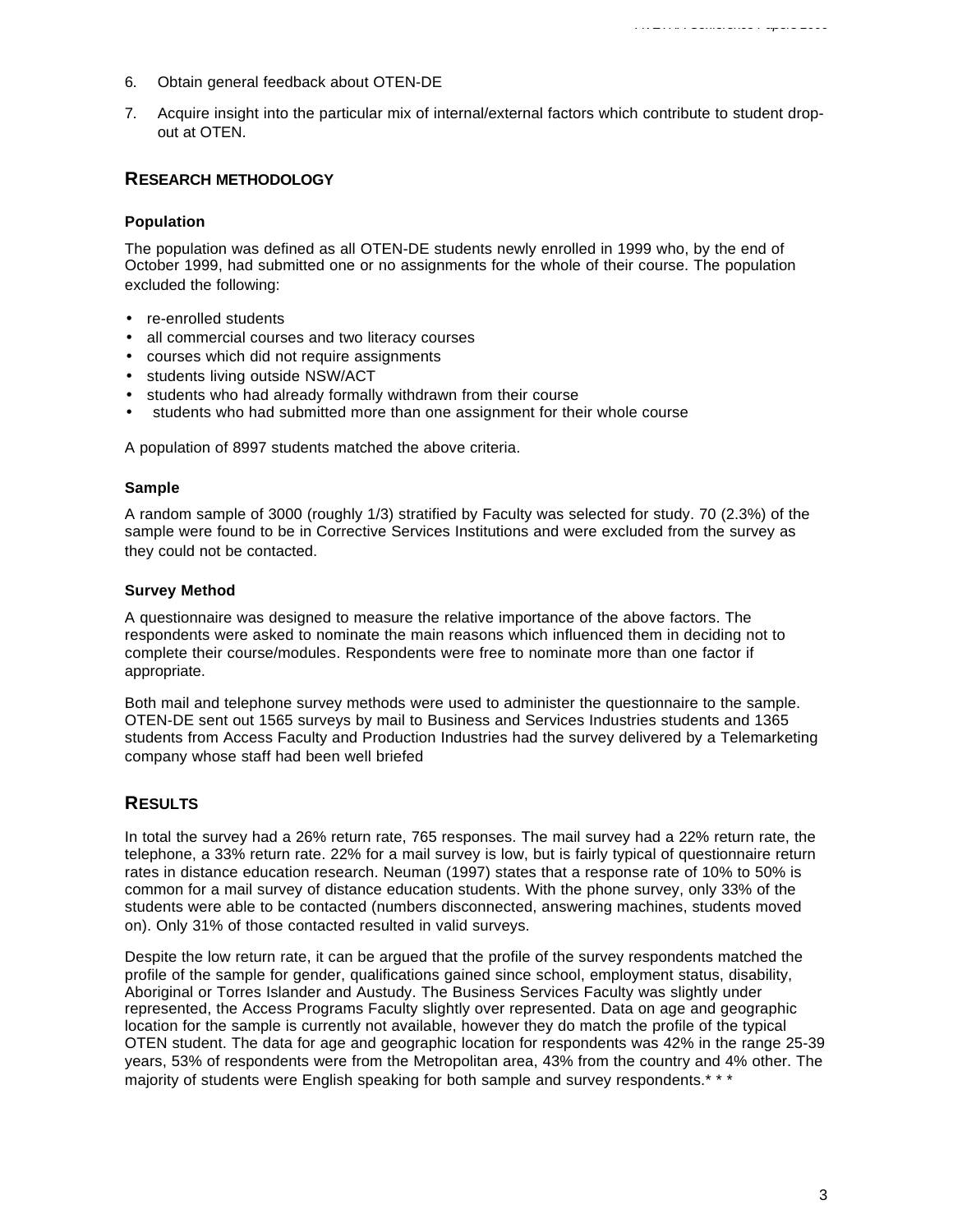# **SUMMARY OF RESEARCH RESULTS**

#### **For the eight factors relating to reasons for non-completion of course/modules:**

- 1. 45% of respondents cited job related reasons
- 2. 56% of respondents cited family or personal reasons
- 3. 19% of respondents cited changing to another study option
- 4. 19% of respondents cited reasons related to course content/materials
- 5. 11% of respondents cited reasons related to course delivery /administration
- 6. 10% of respondents cited reasons related to problems with teachers and/or assignments
- 7. 25% of respondents cited reasons related to confidence and motivation
- 8. 20% of respondents cited reasons related to studying by distance mode

#### **For information relating to studying with OTEN-DE**

- 87% of respondents enrolled with the goal of finishing the course
- 18% of respondents thought OTEN-DE could/should have done something which would have assisted them to continue
- 91% of respondents would consider studying at OTEN-DE in the future
- 42% of respondents stated they were intending to finish their course.

# **KEY FINDINGS**

#### **1. Job Related Reasons**

45% of respondents stated that the reasons for non-completion related to their job (n=765, m=13). 29% stated they found their job too demanding of their time. 53% of males, compared to 39% of females cited job-related reasons which is statistically significant at 0.005 level.

#### *QUALITATIVE DATA*

There were 114 written responses to this question. Approximately 20% of the respondents gave 'personally positive reasons' for non-completion e.g:

I moved into a supervisory role. I am now interested in doing an HR/Supervisor Managers course through OTEN-DE.

I went from p/t to f/t and then got a promotion.

#### The majority of the others explained difficulties associated with their jobs

My job was too stressful, and I was too tired to study my course when I had free time. I work at three jobs.

#### **2. Family or Personal Reasons**

56% of respondents cited family/personal reasons for non-completion (n=765, m=17). 44% of males compared to 64% of females cited family/personal reasons. There is a statistically significant relationship between these two variables. 33% of respondents who answered yes to reasons related to family/personal, also answered yes to reasons related to job. 59% of respondents who answered no to reasons related to family/personal answered yes to reasons related to job. 41% said no to both job and family/personal reasons

#### *QUALITATIVE DATA*

There were 187 written responses to this question and the majority were associated with the areas of 'major life changes' which ranged from domestic violence, death of family members, weddings, pregnancies, births, marriage breakups, moving house, accidents, gender reassignment, major illnesses, custody battles over children.

#### **3. A change from OTEN-DE to another Study Option**

19% of respondents nominated this as the reason for non-completion (n=765, m=4). 10% of respondents stated that they had changed to a TAFE face-to-face college.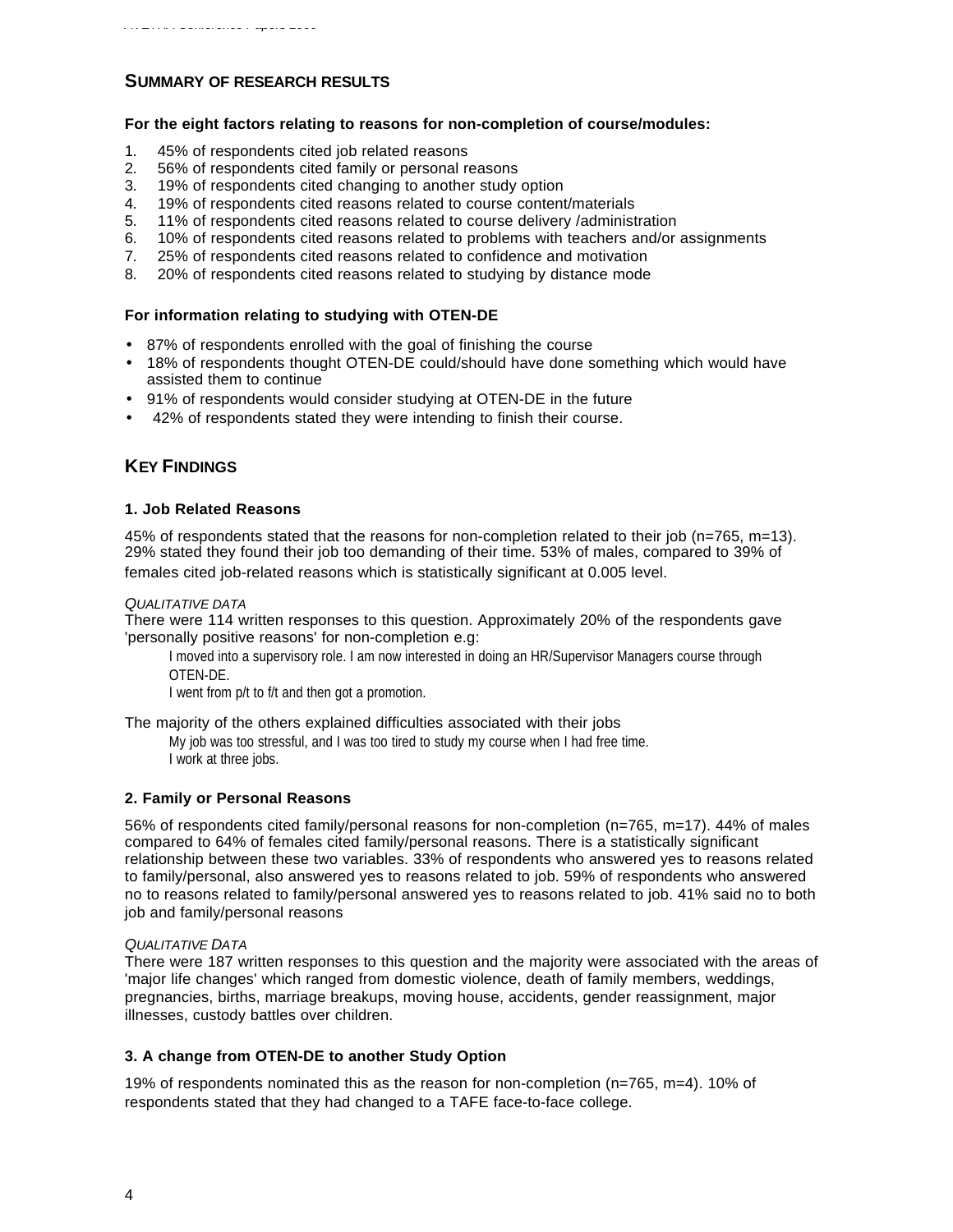#### *QUALITATIVE DATA*

There were 80 written responses to this question. 25% of responses were about changing from OTEN-DE to face-to-face mode at their local TAFE college, 13% of responses indicated that students were doing a university course, sometimes at the same time as an OTEN-DE course, 8% of responses indicated students were co-enrolled with OTEN-DE and their local TAFE and a small percentage of students were returning to school or taking up traineeships.

#### **4. Reasons relating to the way the course was delivered/administered/run by OTEN-DE**

11% of respondents nominated reasons for non-completion related to the way the course was delivered by OTEN-DE (n=744, m=21).

#### *QUALITATIVE DATA*

There were 57 written responses to the question. Approximately 35% of the responses were related to learning materials arriving late, materials missing. Other responses covered difficulties getting textbooks on interlibrary loan, problems with recognition of prior learning for subjects/experience.

#### **5. Reasons relating to problems with teachers/assignments**

10% of respondents nominated reasons related to problems with teachers and/or assignments for non-completion (n=744, m=21).

#### *QUALITATIVE DATA*

There were 43 written responses to this question. 28% of the responses related to problems with assignments, too long, too hard, difficulties with deadlines. 40% of the responses related to difficulties with contacting teachers.

#### **6. Reasons relating to course content/materials**

19% responded yes to this question (n=742, m=25). 8% stated the course was too hard and 5% stated it was not what they expected. 4% stated that the course materials were too overwhelming.

#### *QUALITATIVE DATA*

There were 62 written responses to this question. The responses ranged over all aspects of course content. Some examples are:

I found the course too hard to read. Too much tertiary jargon without a page for dictionary. The course was too easy.

#### **7. Reasons Relating to Confidence/Motivation**

25% of respondents nominated this as a main reason for non-completion (n=741, m=24). 14% of respondents stated they had difficulty organising their time.

16% of males answered yes to this question compared to 31% females, there is a significant relationship between gender and feelings relating to confidence/motivation

#### **8. Reasons Relating to Studying by Distance**

20% of the respondents stated that the reasons for non-completion related to studying by distance (n=734, m=31). 13% of respondents stated that they missed staff/student interaction.

Of the 80% who stated that non-completion did *not* relate to studying by distance, 70% (approx. 400 responses) stated positively that distance study suited their lifestyle (n=765, n/a 199).

#### *STUDENTS EXPECTATIONS ON ENROLLING*

87% stated their goal was to finish the course on enrolling (n=753, m=12). 14% stated they thought distance education would be easier than face-to-face courses.

#### *AT WHAT POINT DID THE STUDENT DECIDE NOT TO PROCEED WITH THE COURSE?*

18% stated they decided not to proceed when they first received their learning materials (n=742, although the majority of respondents preferred to answer this question as a written response. There were 399 responses, and most referred back to the answer they had given in the first part of the questionnaire ie job, personal/family etc.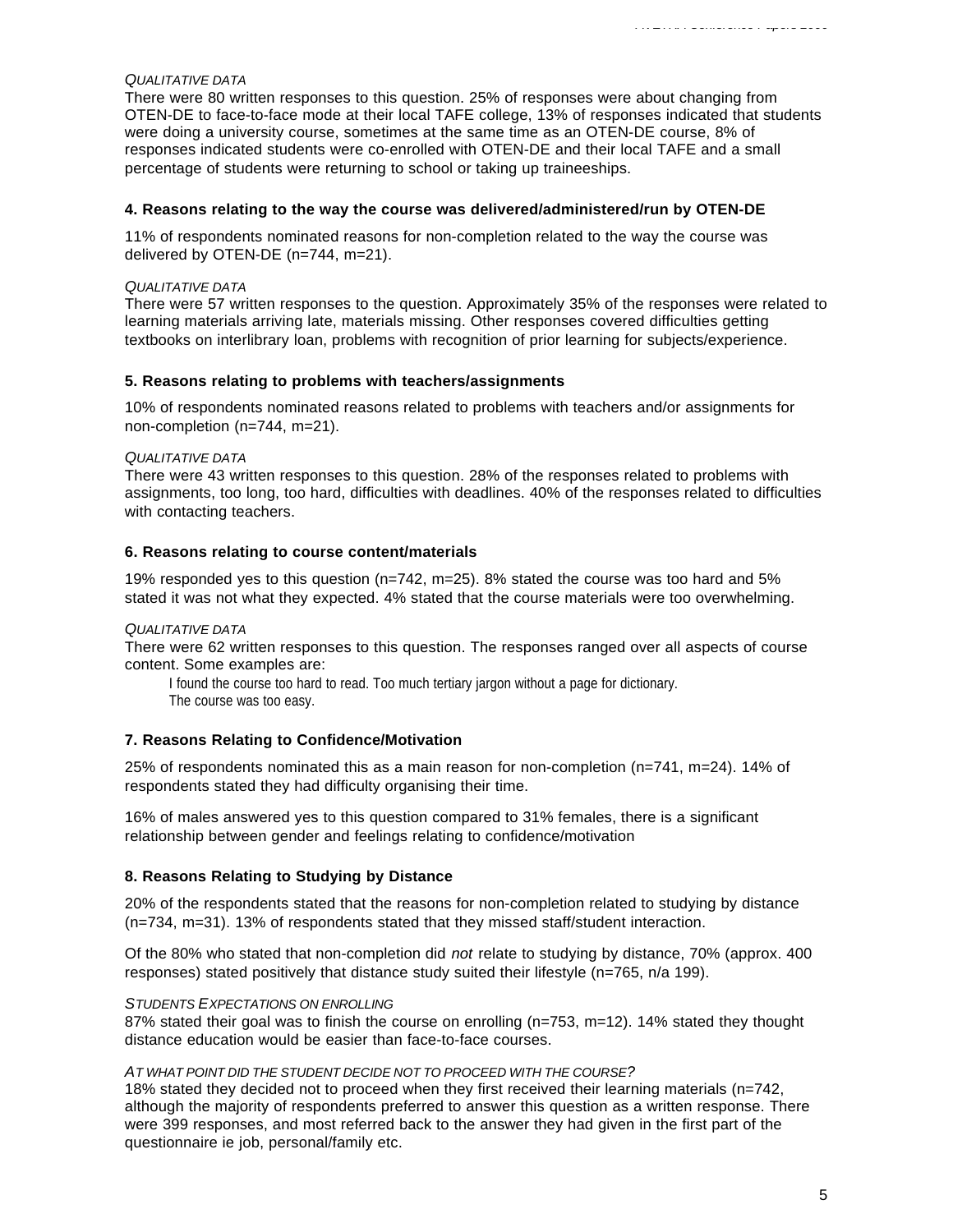#### *IS THERE ANYTHING THAT YOU CONSIDER OTEN-DE COULD/SHOULD HAVE DONE WHICH WOULD HAVE ASSISTED YOU TO CONTINUE YOUR COURSE?*

18% of students responded yes to this question (n=727, m=38)

#### *QUALITATIVE DATA*

There were 141 written responses to this question. Approximately 25% were concerned with how to improve communication and feedback with teachers, other responses requested clearer information and reminders about when work is due, more time to complete course, help in getting textbooks.

#### Some examples of responses:

If students don't hand in assignments it would be great if OTEN-DE could give us a call and see if there are any problems. Internet interaction with students and staff.

Motivate students. Have a hotline or something like that.

#### *WOULD YOU CONSIDER STUDYING AT OTEN-DE IN THE FUTURE?* 91% of respondents answered yes (n=727, m=38)

# *ANY FURTHER COMMENTS YOU WOULD LIKE TO MAKE*

This was by far the most popular open question drawing 453 responses.

• 42% of respondents expressed the desire to enrol again in 2000 and continue their course: I am not dropping out of the course, I still have time to complete it and I will be continuing in the New Year. I really enjoy it.

Am re-enrolling now that commitments (family and work) have eased. I am still doing it.

- 13% of respondents indicated that they would like to continue studying at a later date: Great course, would like to consider doing it in the future. When my life settles down again I might try the course again as it seemed really good.
- 13% of respondents made positive statements /remarks about their study experience with OTEN-DE:

I was very happy with the whole structure of the course and felt the support was there if needed, it was just a lack of time on my part.

I found the material comprehensive and easy to follow. The staff that I spoke to were also helpful and friendly.

• 10% of respondents stated they would not be finishing the course with OTEN-DE, some of these students were transferring to face-to-face TAFE courses, some were simply changing to a different course:

I think I will enrol in a part-time course at TAFE next year to complete this course. The teachers were excellent. I just found the course too hard, plus having a new baby. Hope to do another course next year.

- 4% of respondents commented negatively about their experience with OTEN-DE: I was told this course was for those who had never used a computer before. This course is not designed for such a person ... I believe I was misled by your pamphlet.
- The remaining 18% of comments were mainly about why the student didn't finish the course.

# **DISCUSSION**

The results of the survey indicate that at OTEN-DE, non-completion of course/modules is strongly associated with the 'external' factors of family/personal and job related reasons (56% of respondents cited family/personal reasons, and 45% job related reasons). These are considered to be outside the immediate control of the institution. It is interesting to compare these findings with a similar study by Brown (1996) into the role of internal and external factors in the discontinuation of off-campus students at Deakin University. The study found that factors 'internal' to the university were cited as major reasons for discontinuance - insufficient support from tutors and difficulties contacting tutors (67%). Brown also found that even for those students who discontinued primarily for family and/or employment reasons, the problems with tutor interactions remained important factors. This was not found to be the case in the OTEN-DE study, external reasons for non-completion (family and/or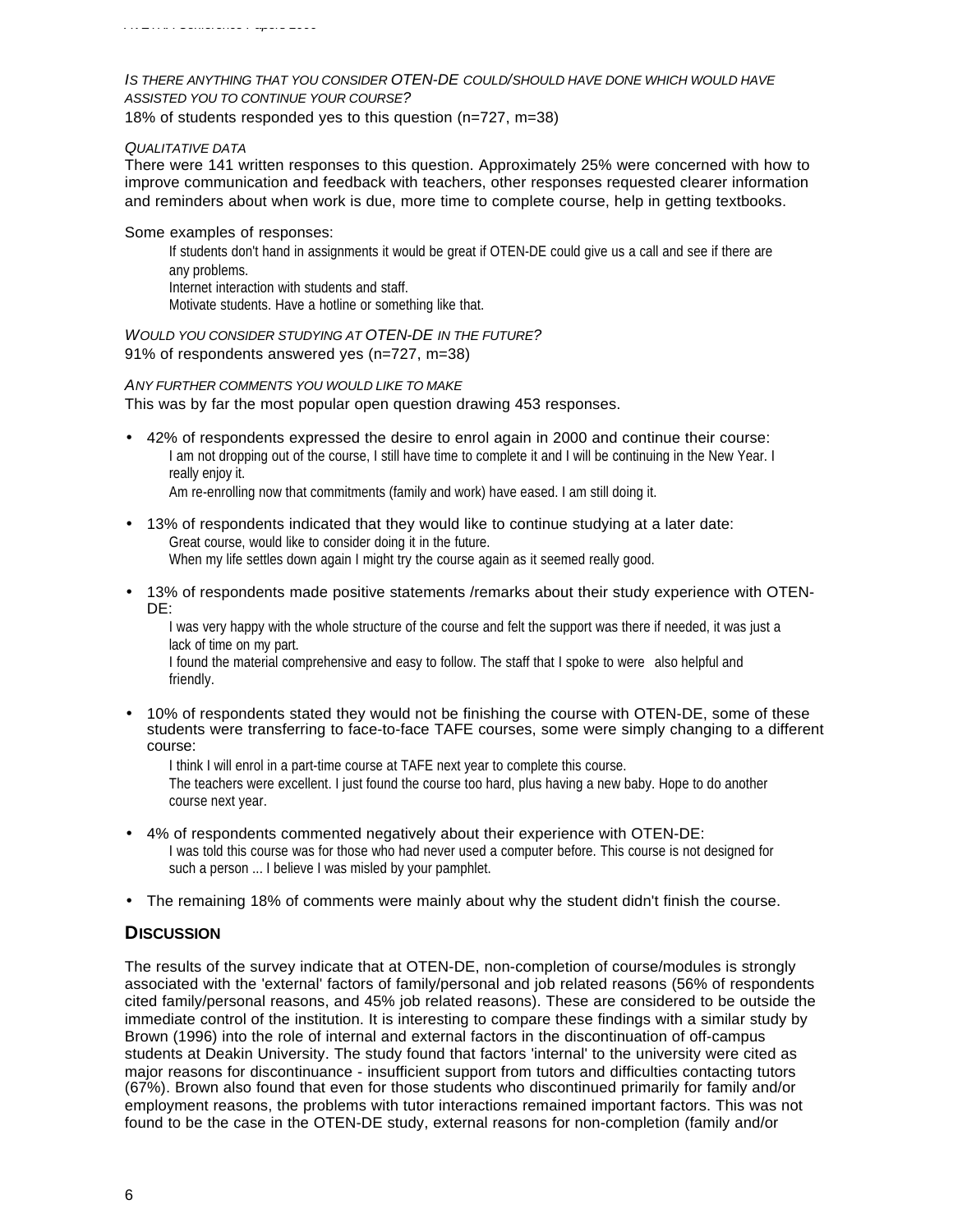employment reasons) were not strongly associated with internal (problems with teachers, course content) reasons.

The tension, which sometimes exists in defining a successful outcome for both the student and the institution, is evident in the responses to the question about reasons for non-completion relating to job. 20% of written responses to this question were examples of Couts' (1994) 'personally positive reasons' why students do not complete - i.e. job promotion, change of job requiring a change of course. The institution is left with an uncompleted module, but the student has achieved the outcome they required.

This is also the case with another external factor which 19% of respondents cited as a reason for noncompletion - the change from OTEN-DE to another study option. Failure to complete a course at a particular institution need not mean failure to gain a qualification elsewhere. 10% of respondents stated they were changing from OTEN-DE to a face-to-face TAFE college. This is not necessarily something that OTEN-DE can do anything about - there are a number of students who do discover that distance study is not for them. In fact, the survey showed that there were 20% of respondents who cited studying by distance mode as a reason for non-completion. Half of those respondents also stated that they changed to another study option. Of the other 80% respondents who did not find studying by distance a reason for non-completion, 70% stated categorically that distance study suited their lifestyle.

25% of respondents cited reasons related to confidence and motivation and this was the third highest response rate for non-completion of the eight factors. On the face of it, one might expect this factor to be external to an institution, however, OTEN-DE has started implementing strategies aimed at enhancing and facilitating positive interaction between students and teachers.

In the written responses to the question relating to confidence and motivation, and also the question relating to whether OTEN-DE could or should have done something which would have assisted completion, students invariably asked for more structure in their course e.g. written deadlines for assignments, phone reminders, work timetables etc. This highlights the paradox of flexible delivery, which is, that while some students are drawn to this mode of delivery, they may not have the skills to successfully handle it. However, OTEN-DE certainly provides a supportive framework of skills and student support for those who require it, and will investigate further augmenting this area.

The survey also found that the number of students citing problems with course content/materials, teachers and/or assignments and course delivery as reasons relating to non-completion, were relatively low compared to the other external factors. The highest response rate for non-completion was 19% for reasons related to course content and/or materials. All three questions had over 80% of respondents stating that this was not the reason for non-completion. The reason for this could also be that many students just did not get far enough into their studies to make any judgments in this area. Nevertheless, OTEN-DE's future strategies to reduce student non-completion rates will be well informed by this research.

The finding from the survey concerning the information relating to students' experience studying with OTEN-DE was very positive. 91% of respondents stated that they would consider studying at OTEN-DE in the future and the written responses to the last open question on any other comments you would like to make, 42% of students stated they were intending to re-enrol and finish their course in 2000 - hence the title of this paper - 'I am still studying, I just have not finished', a comment from one of the students which seemed to capture the optimism which was evident in the responses to this question.

The next phase of the research project will be to undertake further analysis of the sample, particularly the profile of the students who did not respond to the survey. Further research will be carried out on the 1999 sample of non-completing students to find out how many students did in fact re-enrol and complete their course/modules.

# **Bibliography**

Andrews, A & James, P OTEN readiness Quiz. Paper presented at the 14th Biennial Forum of ODLAA, Geelong, September, 1999. ODLA papers.

Belawati, T (1998) Increasing student persistence in Indonesian post-secondary distance education. *Distance Education*, v.19, no. 1 1998